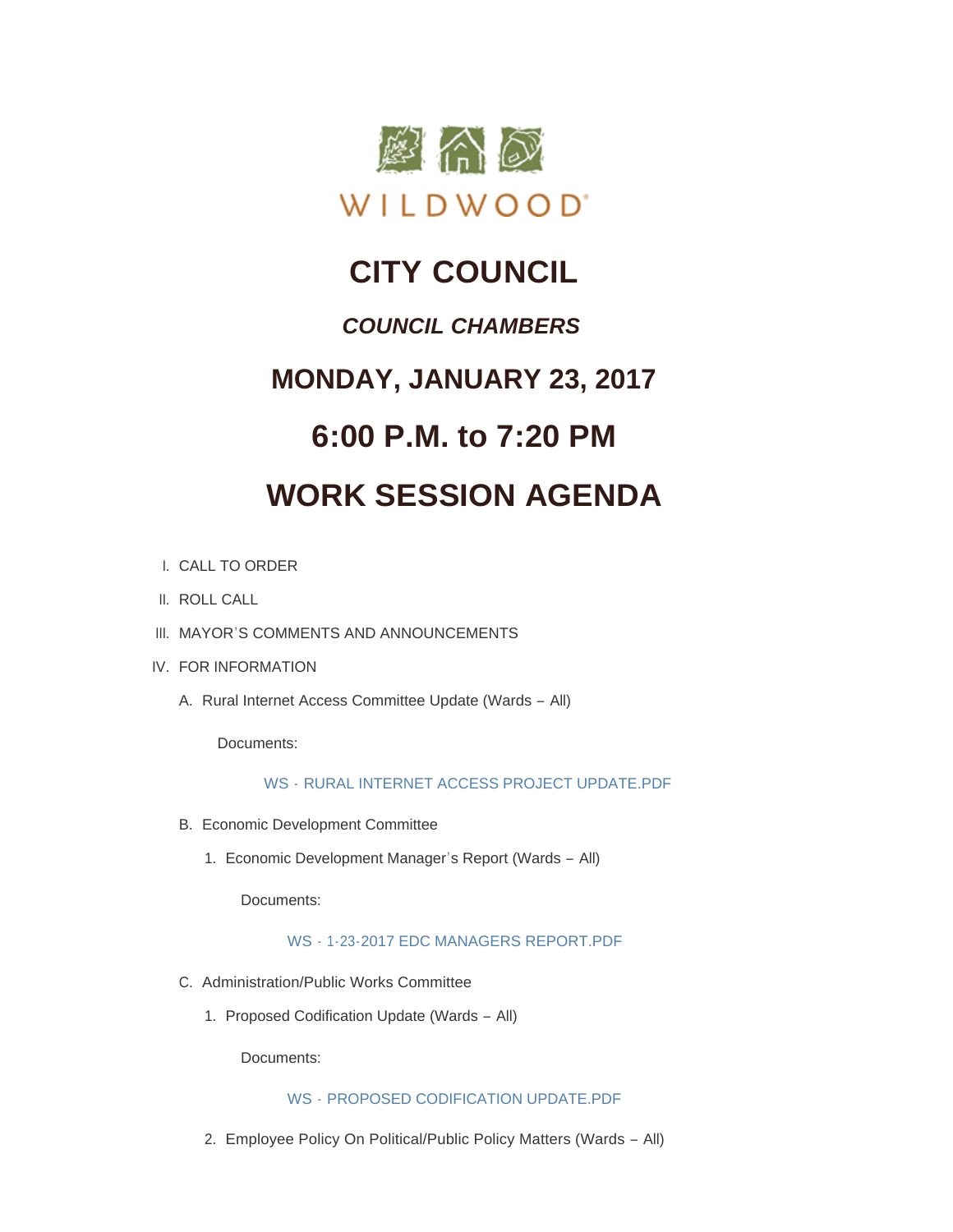Documents:

#### WS - [EMPLOYEE POLICY ON POLITICAL AND PUBLIC POLICY](http://mo-wildwood.civicplus.com/AgendaCenter/ViewFile/Item/9526?fileID=13880)  MATTERS.PDF

3. St. Louis County Board Of Election Commissioners - New Services Offered (Wards – All)

Documents:

#### WS - [ST. LOUIS COUNTY BOARD OF ELECTION COMMISSIONERS -](http://mo-wildwood.civicplus.com/AgendaCenter/ViewFile/Item/9527?fileID=13881) NEW SERVICES OFFERED.PDF

4. Update To The Wildwood Town Center Sanitary Sewer Study (Ward – One)

Documents:

#### WS - [UPDATE TO THE WILDWOOD TOWN CENTER SANITARY SEWER](http://mo-wildwood.civicplus.com/AgendaCenter/ViewFile/Item/9528?fileID=13882)  STUDY.PDF

5. Woods Road Bridge Replacement - Construction Contract And MoDOT Agreement (Wards – One And Six)

Documents:

#### WS - WOODS ROAD BRIDGE REPLACEMENT - CONSTRUCTION [CONTRACT AND MODOT AGREEMENT.PDF](http://mo-wildwood.civicplus.com/AgendaCenter/ViewFile/Item/9529?fileID=13883)

D. Construction Project Update (Wards - All)

Documents:

WS - [CONSTRUCTION PROJECT UPDATE 1-20-2017.PDF](http://mo-wildwood.civicplus.com/AgendaCenter/ViewFile/Item/9530?fileID=13884)

- E. City Administrator Items
	- Casey's Bar Investigation Summary Report (Ward Four) 1.

Documents:

#### WS - [CASEYS BAR INVESTIGATION.PDF](http://mo-wildwood.civicplus.com/AgendaCenter/ViewFile/Item/9532?fileID=13885)

2. Vintage Grove Escrow Update (Ward - Seven)

Documents:

#### WS - [VINTAGE GROVE ESCROW UPDATE.PDF](http://mo-wildwood.civicplus.com/AgendaCenter/ViewFile/Item/9533?fileID=13886)

3. Proposed County Sales Tax For Law Enforcement And Public Safety (Wards - All)

Documents:

WS - [PROPOSED COUNTY SALES TAX FOR LAW ENFORCEMENT.PDF](http://mo-wildwood.civicplus.com/AgendaCenter/ViewFile/Item/9534?fileID=13902)